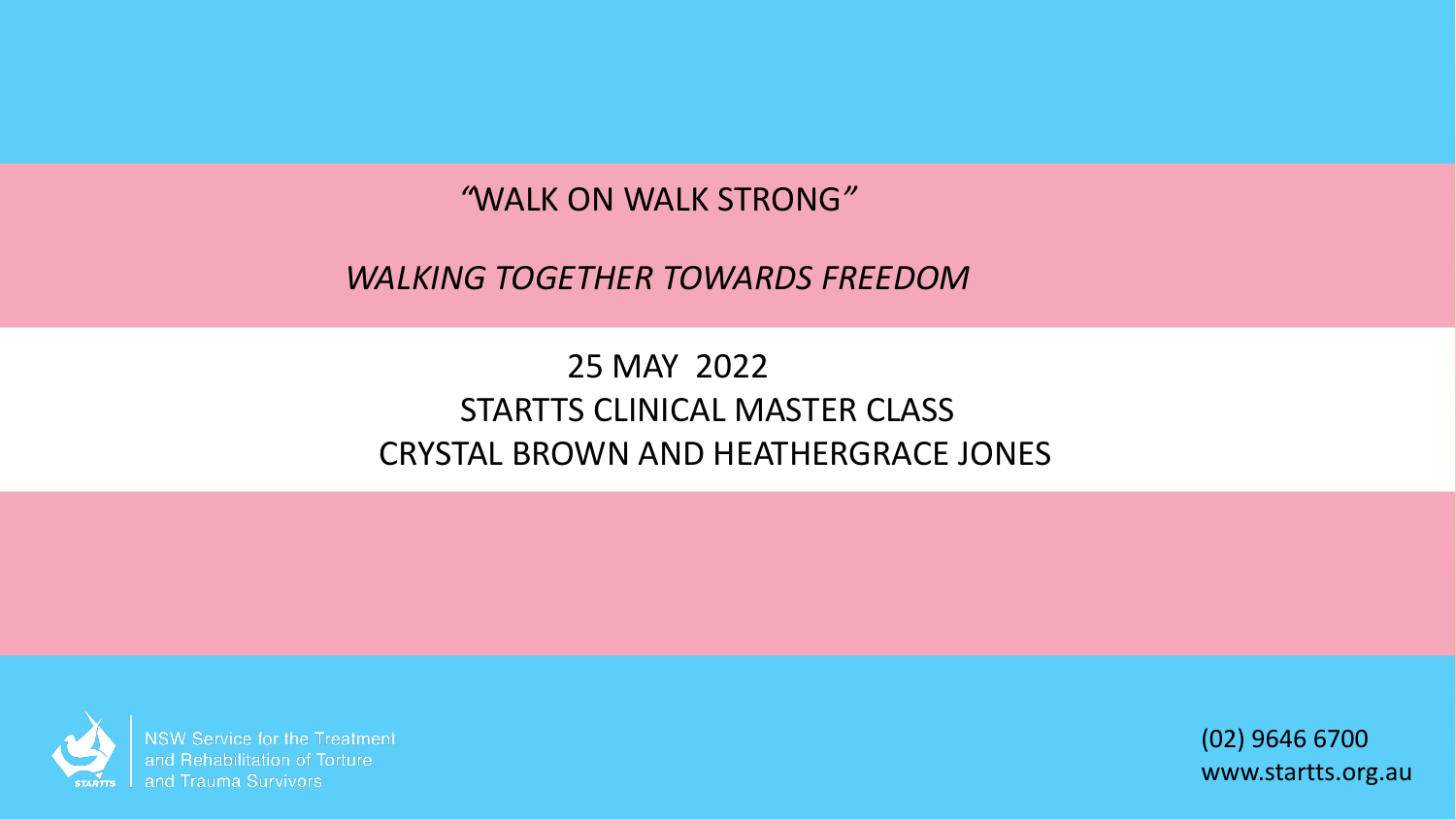#### CONTEXT

#### **The STARTTS LGBTIQA+ Project**

- Strong commitment to lived expertise and co-creation
- Anonymity and confidentiality are crucial safety factors
- Informed by collective narrative practice framework
- **Inclusive practice training**
- Peer- led group work
- Resource development
- Facilitating access to STARTTS counselling service

**This presentation is co-created between Crystal and Grace** 

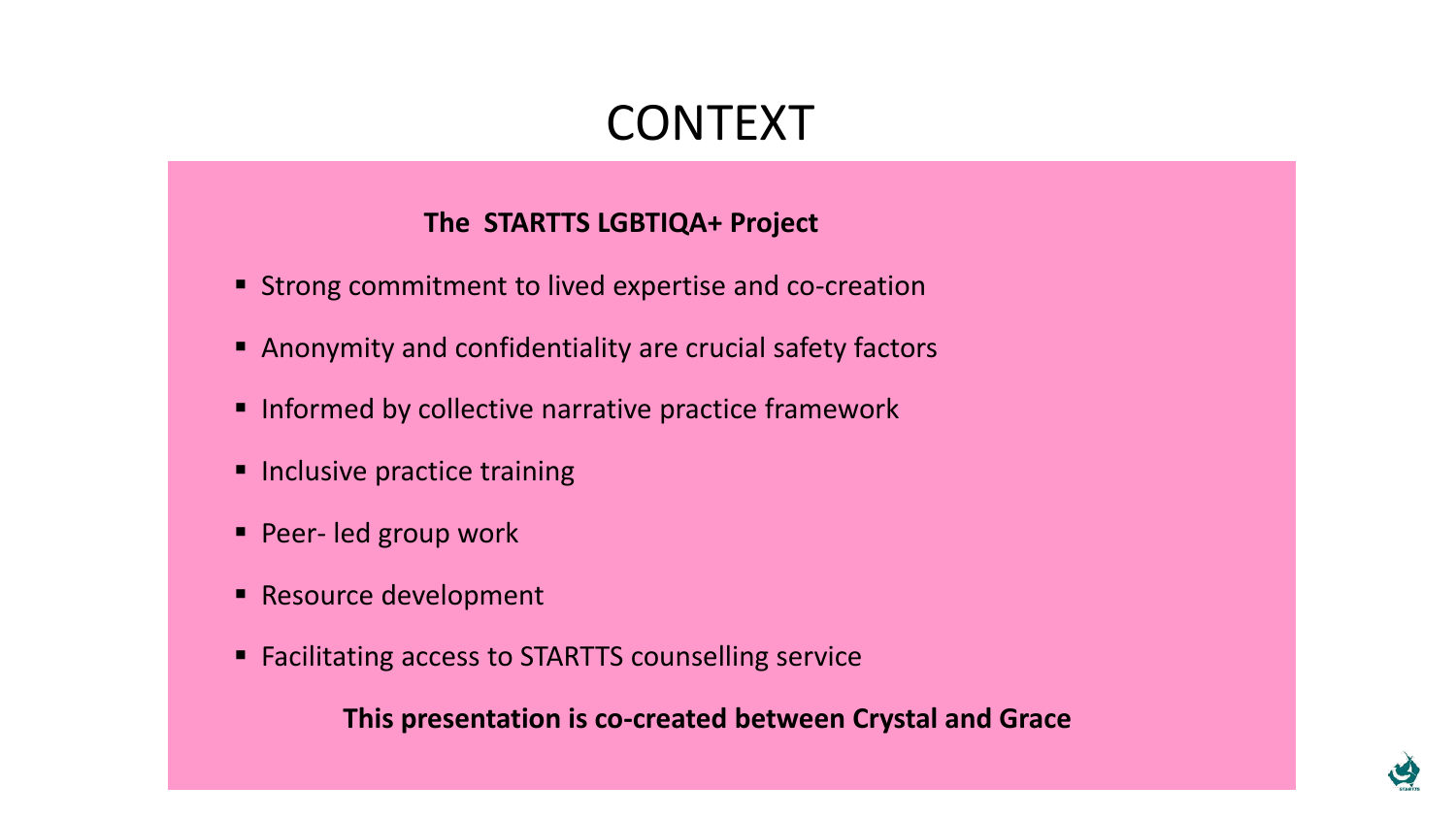## WHAT CRYSTAL LIVES WITH KNOWING EVERY DAY

- More than 70 countries criminalise same-sex activity between consenting adults **twelve carry the death penalty.**
- **The Transgender people in thirteen countries live under specific laws that criminalise them, punishing** them with prison, corporal punishment
- Where anti-gay laws are also used against trans people, even death.

**Reference:** Adam O .Hill ,Adam Bourne, Ruth Mcnair Marina Carman,Anthony Lyons in *Private lives 3the health and wellbeing of LGBTIQ people in Australia* 

https://www.latrobe.edu.au/ data/assets/pdf file/0009/1185885/Private-Lives-3.pdf.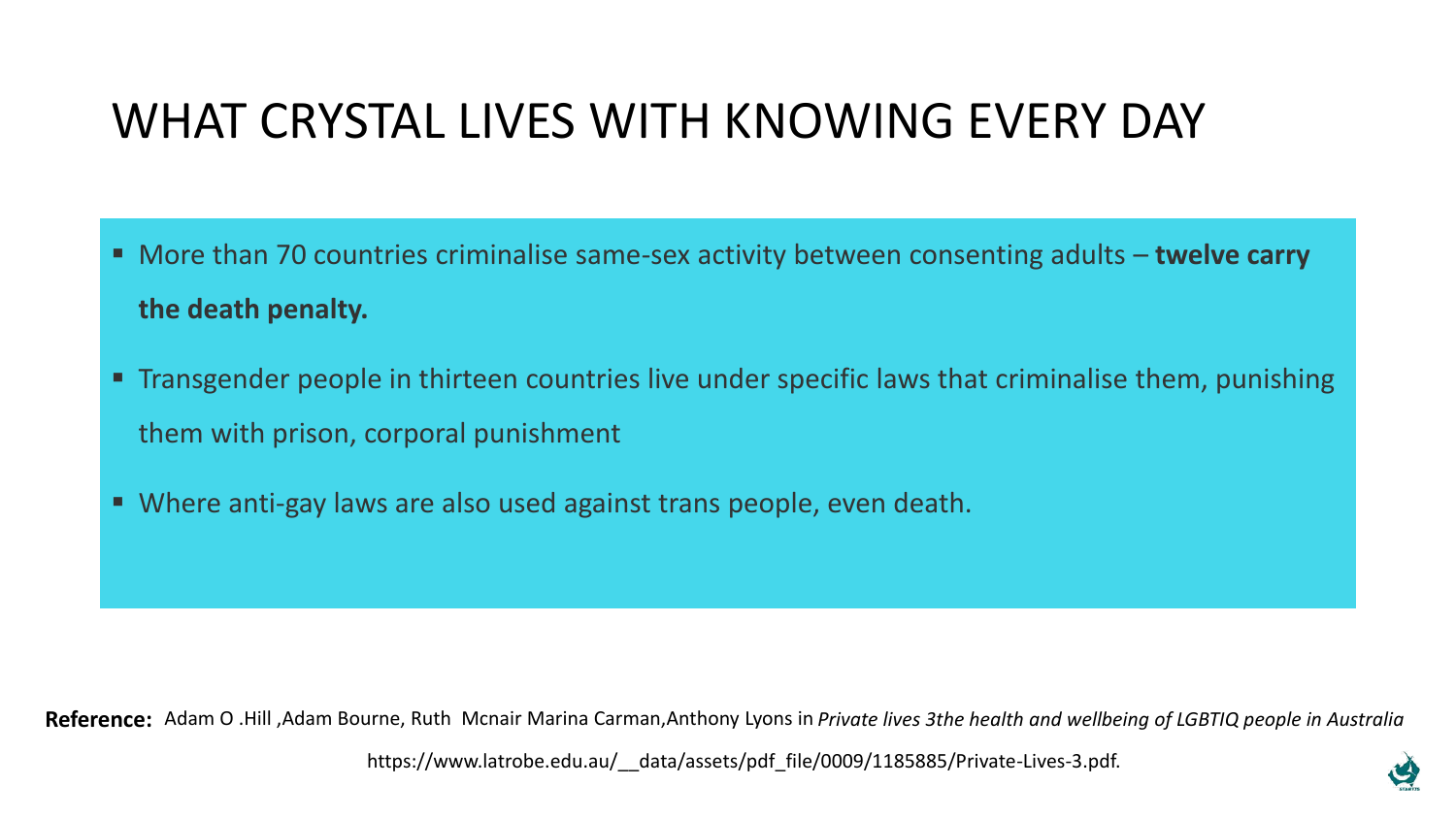# 41% OF LGBTIQA+ AUSTRALIANS CONSIDERED SUICIDE IN THE PAST YEAR



- Transgender people aged 18 and over are nearly eleven times more likely in their lifetimes to attempt suicide
- 54% of Same-Gender Attracted and Gender Diverse young people between 14 and 21 years who have experienced physical abuse self harmed
- Lesbian, Gay and Bisexual people are twice as likely to have symptoms that the fit the criteria for a mental health disorders in the past 12 months

#### **Reference:**

Adam O .Hill , Adam Bourne, Ruth Mcnair Marina Carman,Anthony Lyons in Private lives 3the health and wellbeing of LGBTIQ people in Australia https://www.latrobe.edu.au/ data/assets/pdf file/0009/1185885/Private-Lives-3.pdf.

*https://brocku.ca/miwsfpa/dramatic-arts/wp-content/uploads/sites/40/fist.jpg*

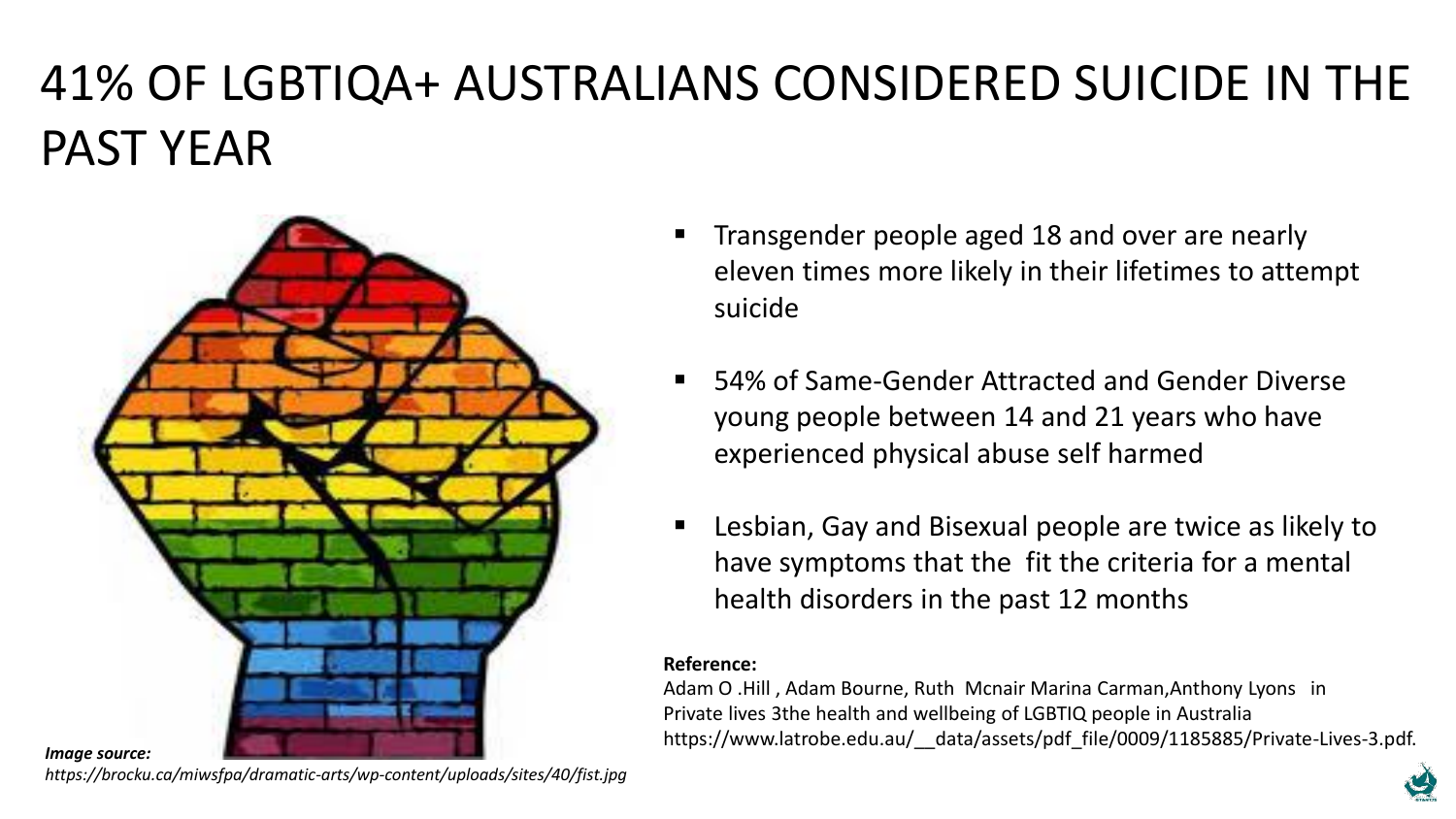#### MULTIPLE OPPRESSIONS

LGBTIQA+ people from multicultural backgrounds (31.7%) were more likely to report high levels of psychological distress when compared to those from an Anglo-Celtic background (26.7%)

**Reference:** Adam O .Hill ,Adam Bourne, Ruth Mcnair Marina Carman,Anthony Lyons in *Private lives 3the health and wellbeing of LGBTIQ people in Australia* 

https://www.latrobe.edu.au/\_\_data/assets/pdf\_file/0009/1185885/Private-Lives-3.pdf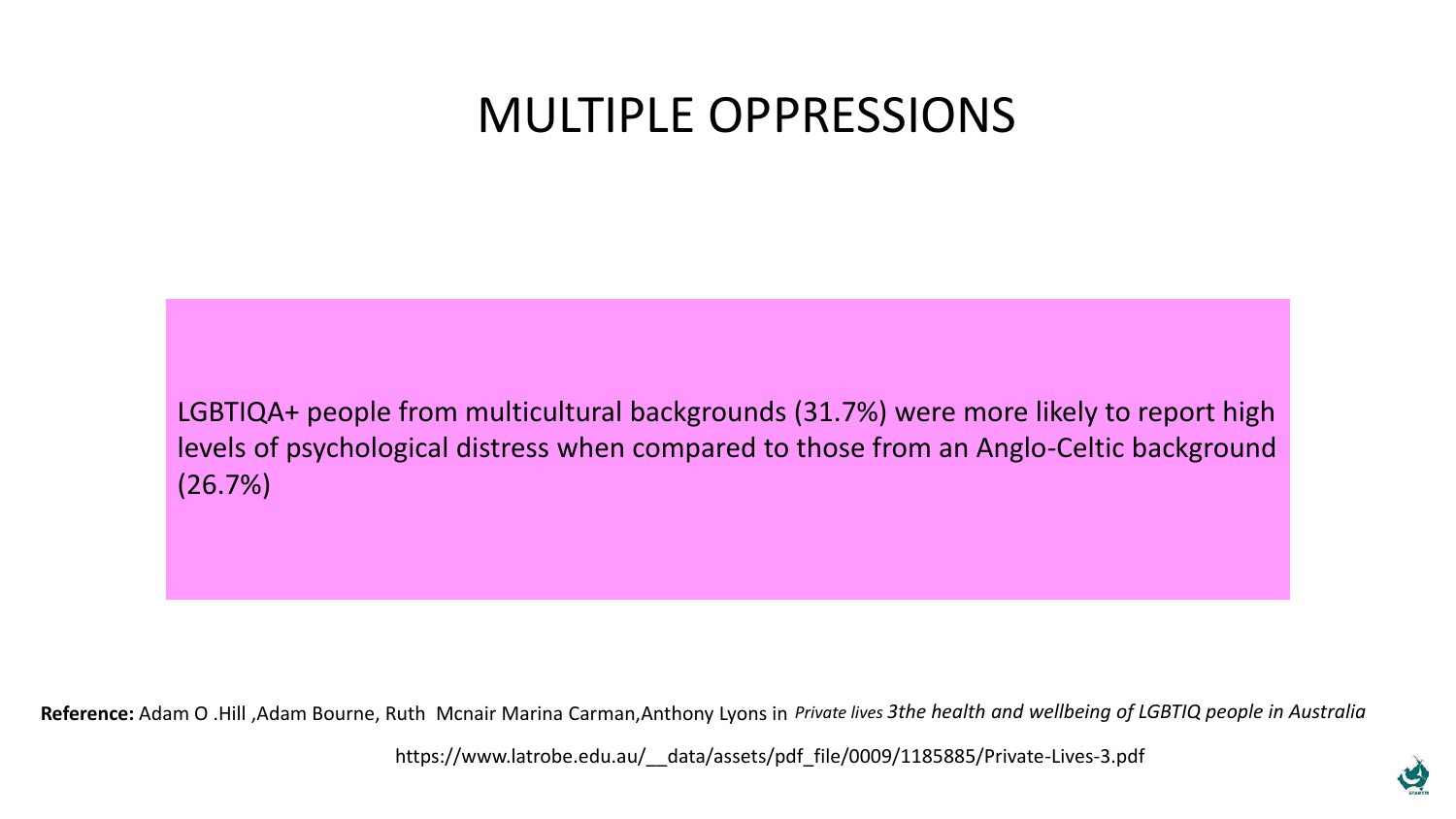# ABOUT CRYSTAL

- **E** Trans women of colour
- Pronouns -- She Her Hers
- Pacific background
- Queer identifying "I don't like to labelled"
- Diploma in Tourism Management, Certificate 4 in Business Administration,
- Certificate 4 in Disability -- Currently studying a Diploma in Community Service
- Fled country of origin in 2017
- Arrived in Australia in late 2017
- Began engagement with STARTTS in early 2018
- Reference group and Steering committee STARTTS LGBTIQA+ Project

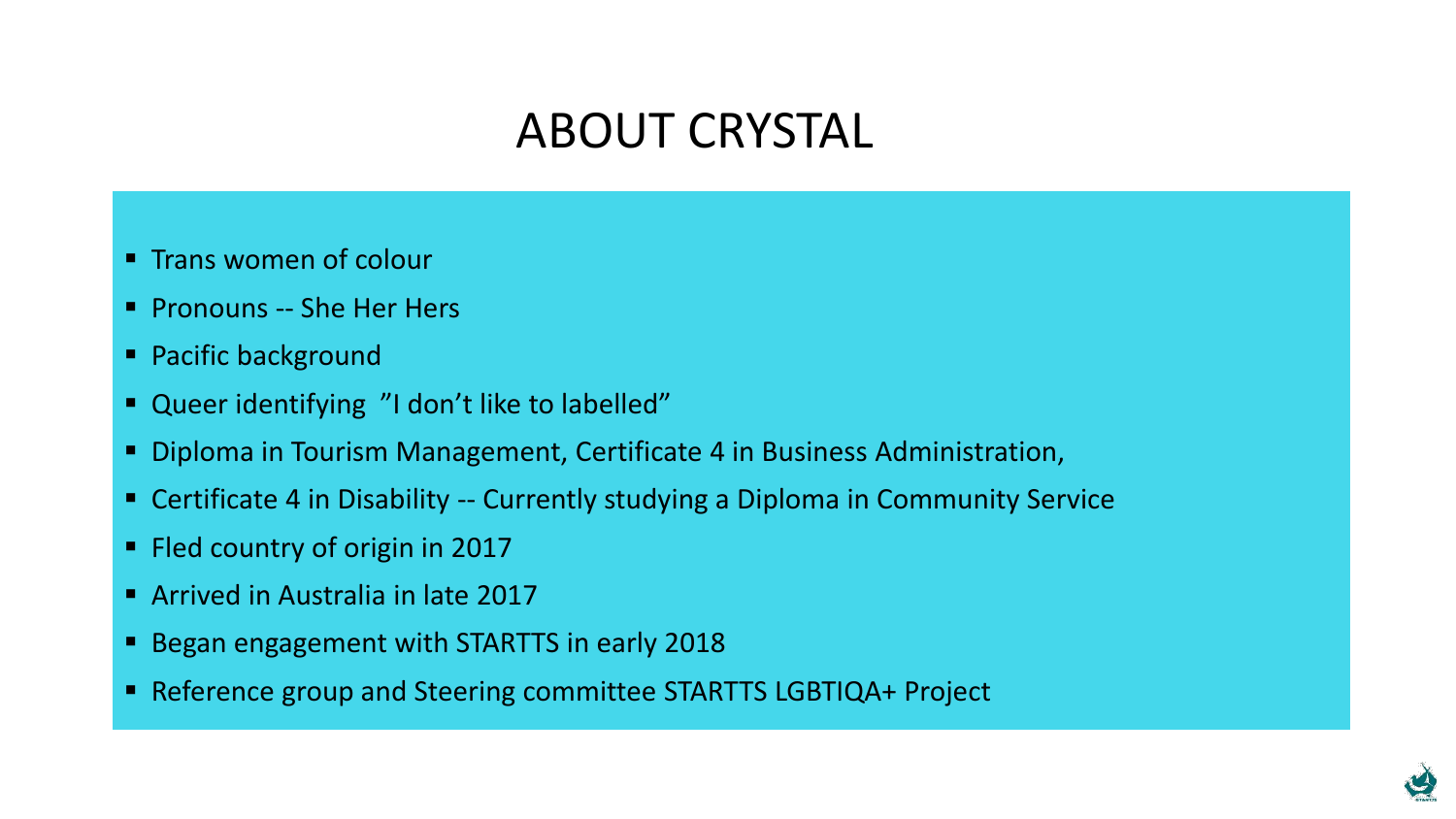## VISA DETAILS AND ENGAGEMENT IN STARTTS

- Visitors Visa
- Bridging Visa A
- BVA = Allows a person to stay in Australia lawfully while they finalise their immigration matter. UNLIMITED WORK AND STUDY RIGHTS
- Permanent residency In November 2021 Permanent Protection visa
- Involvement in STARTTS community development and training projects including Peer facilitator, networking and co-trainer
- One on One Psychosocial support

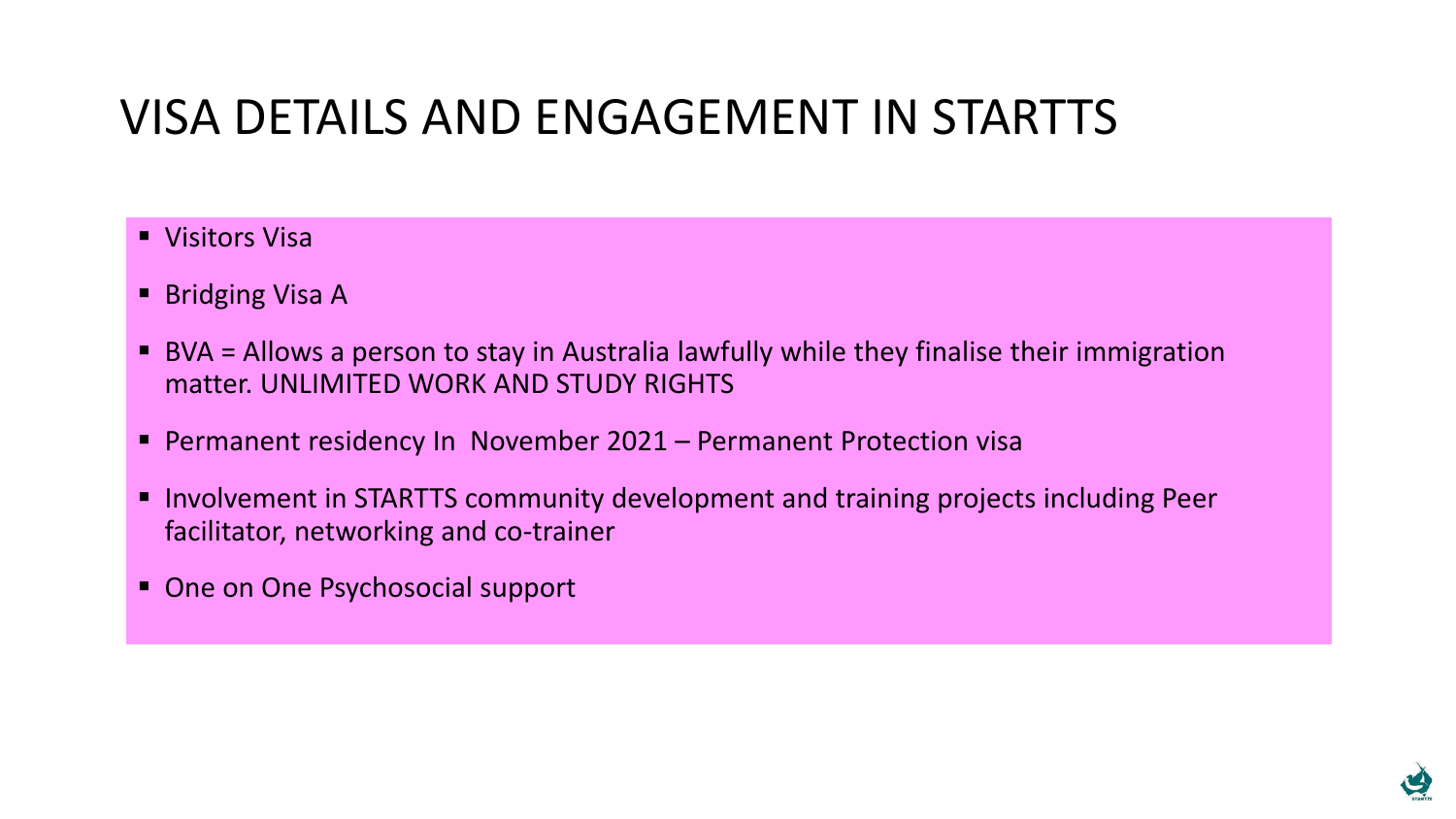# The complex interaction of challenges

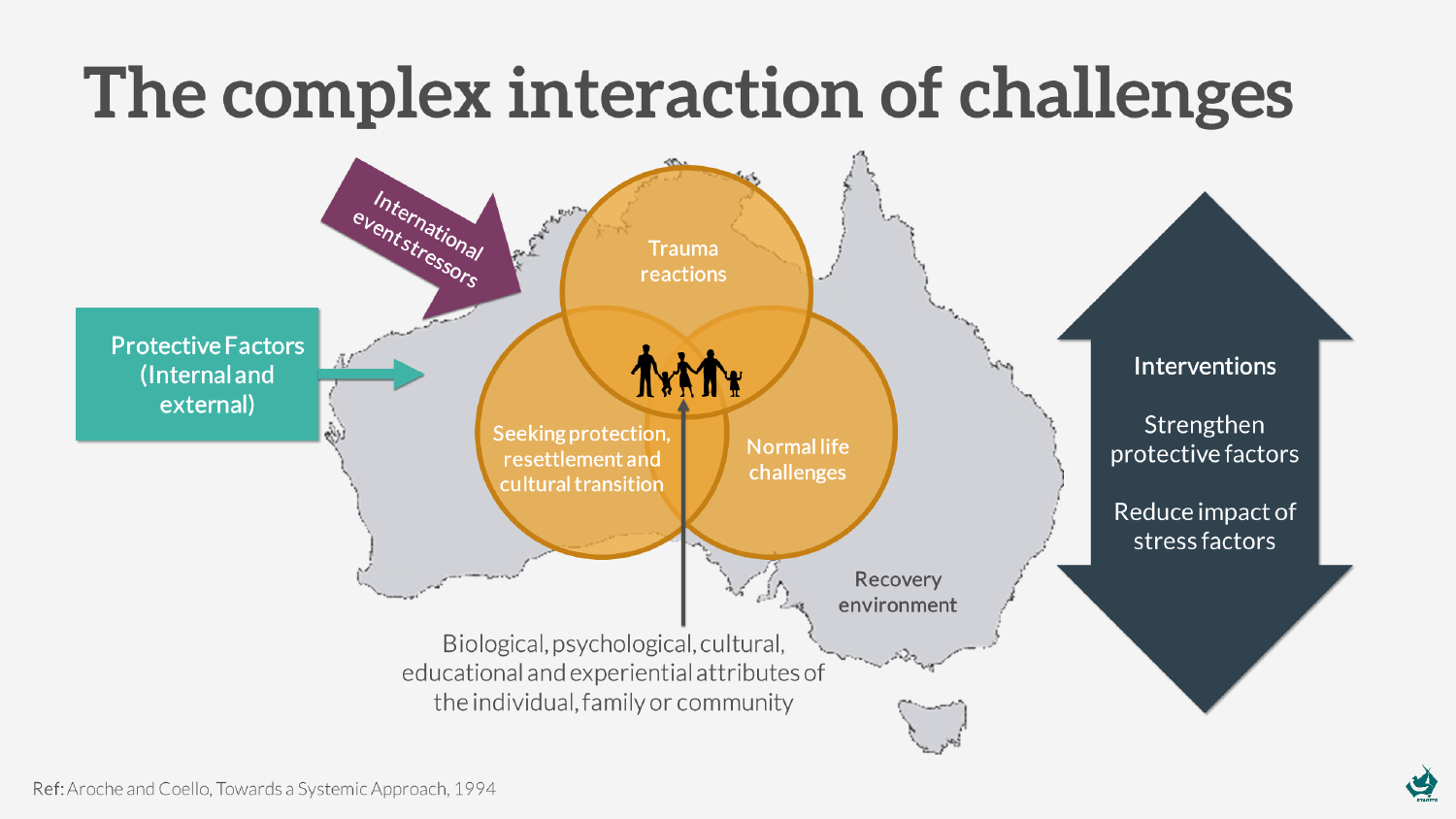# GENOGRAM



**Father**  He doesn't accept me as who I am even up until he passed away he treated me as a man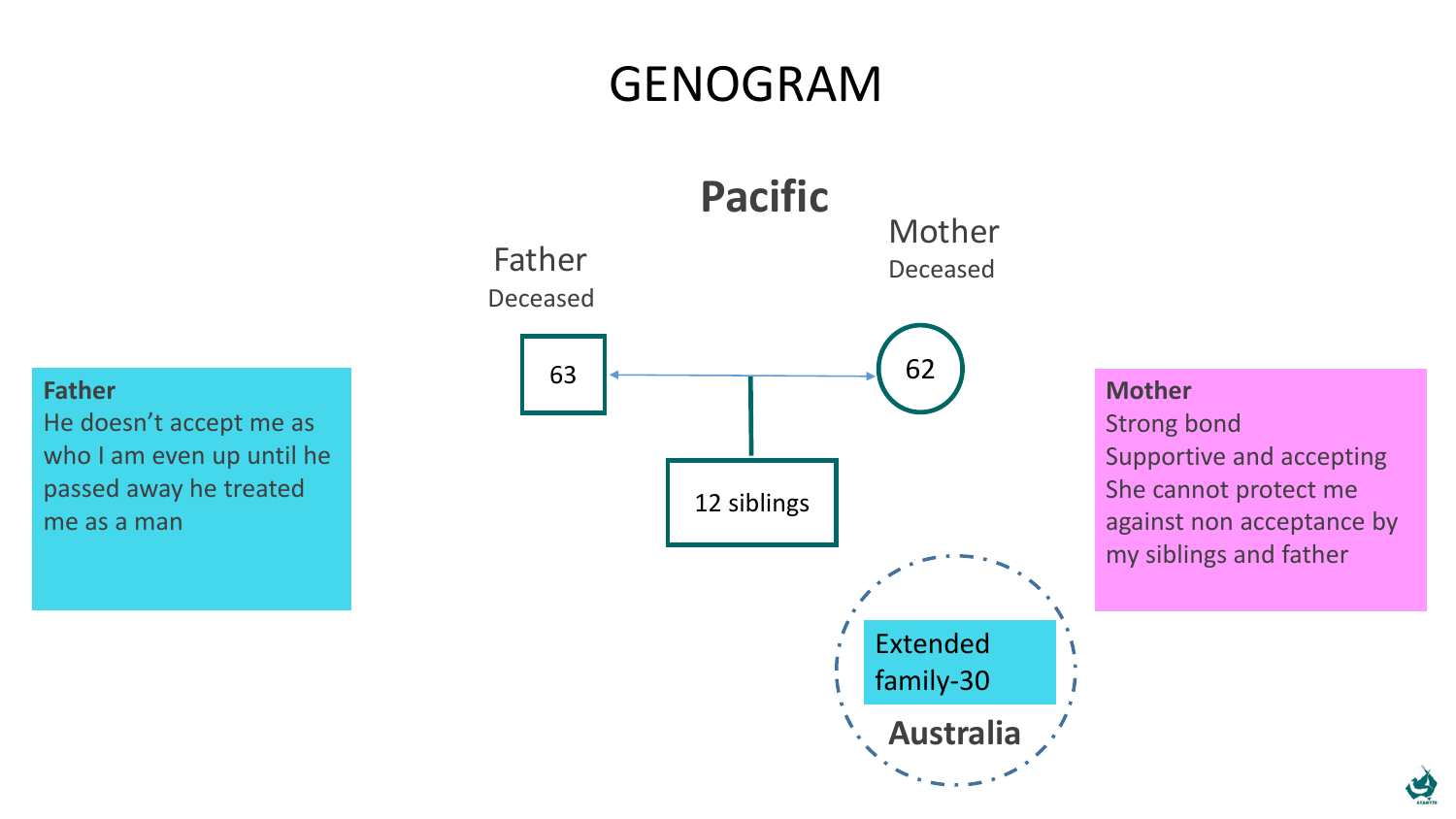# EXPERIENCES IN COUNTRY OF ORIGIN

- Regularly threatened and beaten by family members including father, uncles and brothers
- Excluded from gatherings both family and traditional and cultural occasions
- The family says "I bring a curse to them; and these words hurt me" --Ongoing shaming and banishing
- Attempts to have her surname taken from her so she is not identified as part of the family
- Forced to attend boys boarding school to "Make a man of her"
- Regular violence and abuse from strangers including rocks thrown at her on the street
- Friends and trans community members attacked and murdered

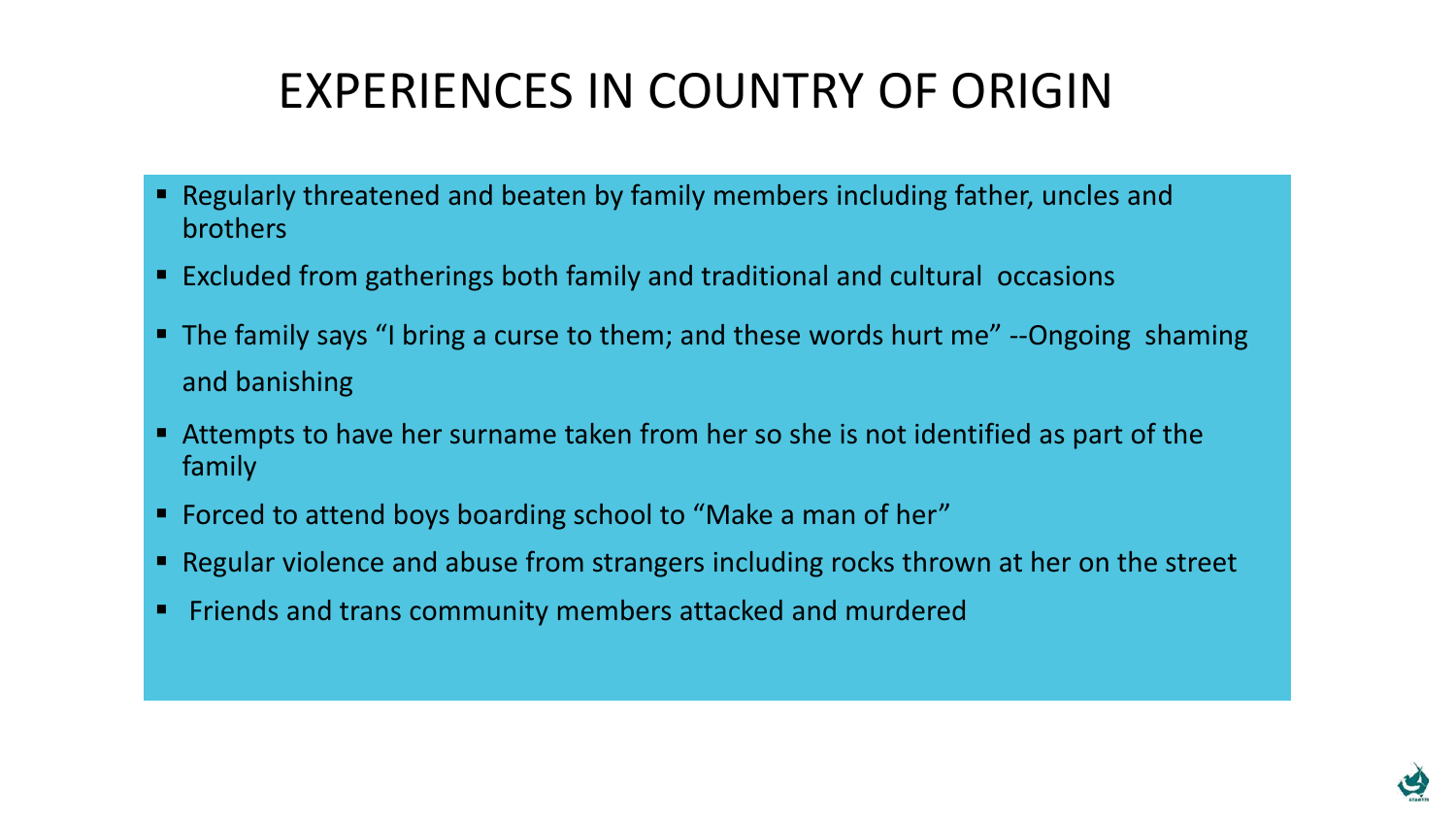#### EXPERIENCES IN AUSTRALIA

- **Transphobia in service provision including** being routinely misgendered and dead named
- Racism in service provision including being left waiting or unattended despite being there before others
- Racism in LGBTIQA+ community including being excluded from clubs on the basis of skin color and accent – for example literally being told to leave because "this club is only for white people you're not welcome here "
- $\blacksquare$  Racism on dating apps  $-$  including personal attacks like "You don't look like a woman or go back to where you come from"
- Assumption that she is a sex worker including in an a major queer organization she was attending for a HIV test
- Constant staring from people on the streets and on public transport
- Intrusive questions about her body and gender
- **E** Re-traumatising visa application process  $$ particularly the interview

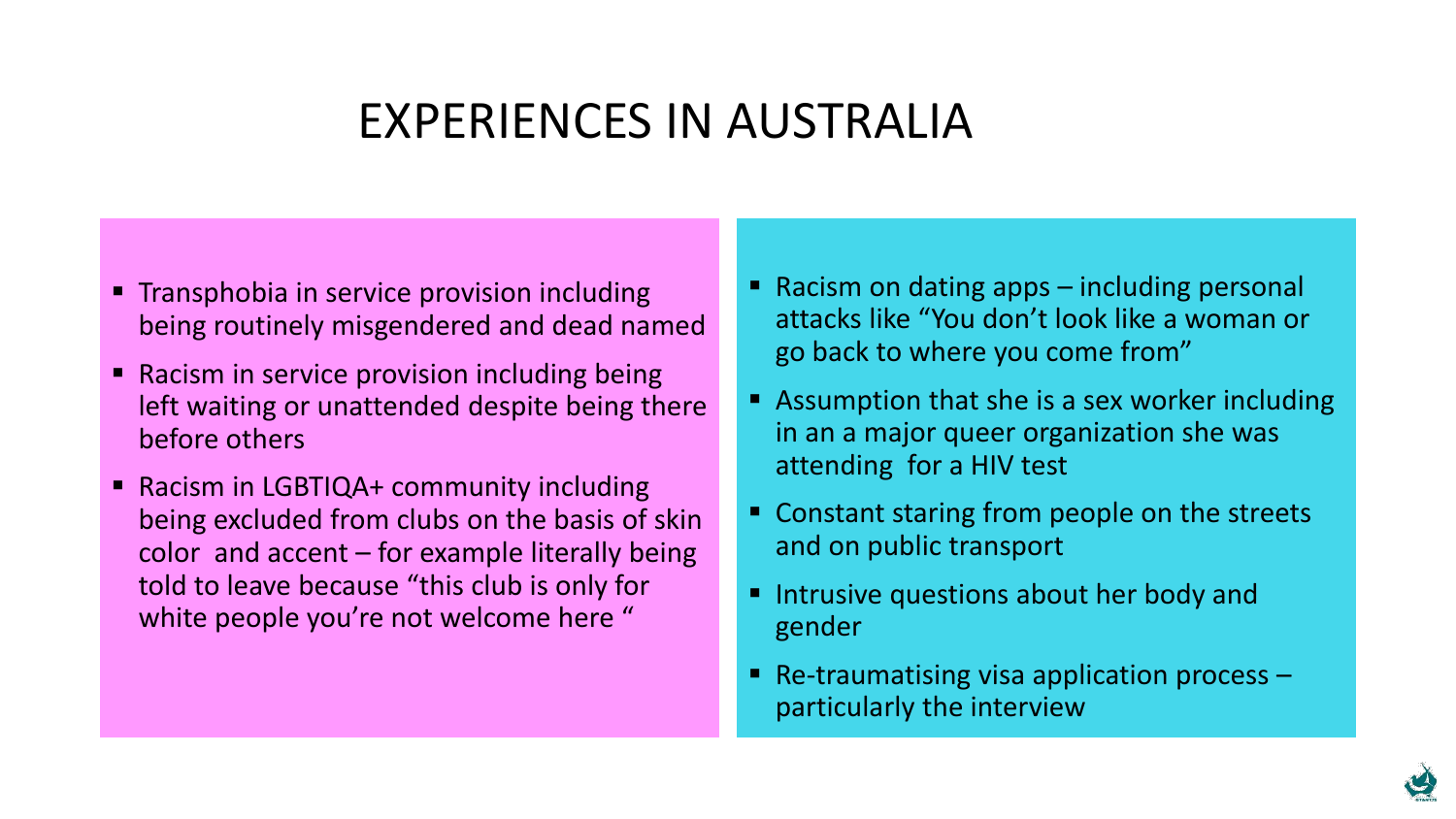#### CRYSTAL'S CHALLENGES

- **E** Struggled with depression
- Minority stress
- Suicidal ideation
- Self medication substance abuse and gambling addiction
- **Prefers not to take anti-depressant medication**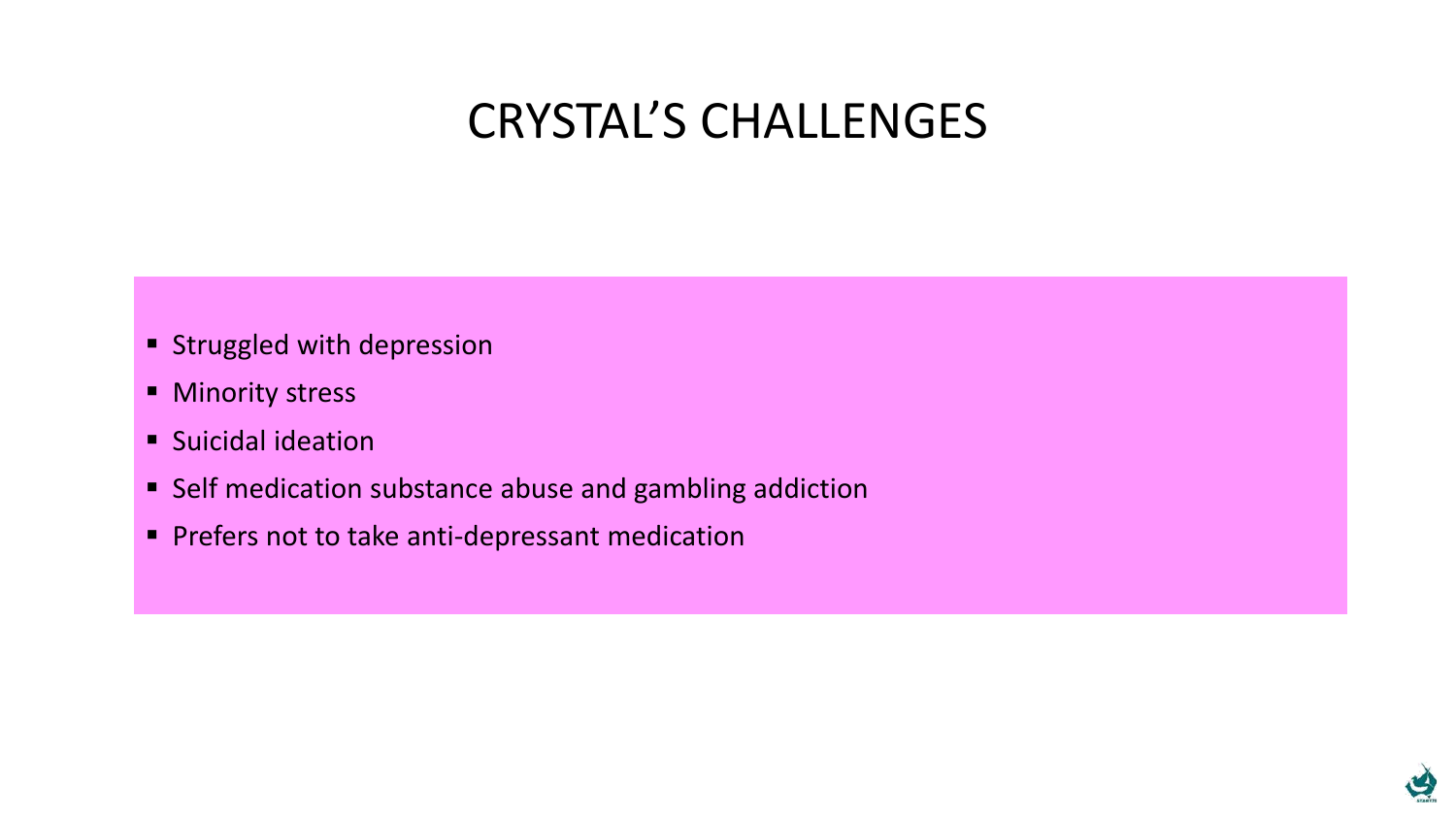#### RESETTLEMENT DIFFICULTIES

- Difficulties in finding ongoing employment due to transphobia unemployment is a huge challenge for trans people of color in this country
- Lack of recognition of educational qualifications
- Language difficulties –English is her second language and sometimes it can be difficult for her to express complex ideas in a way she feels she is understood
- Needing to learn Australian culture and systems
- Limbo and ongoing stress of the asylum seeking process

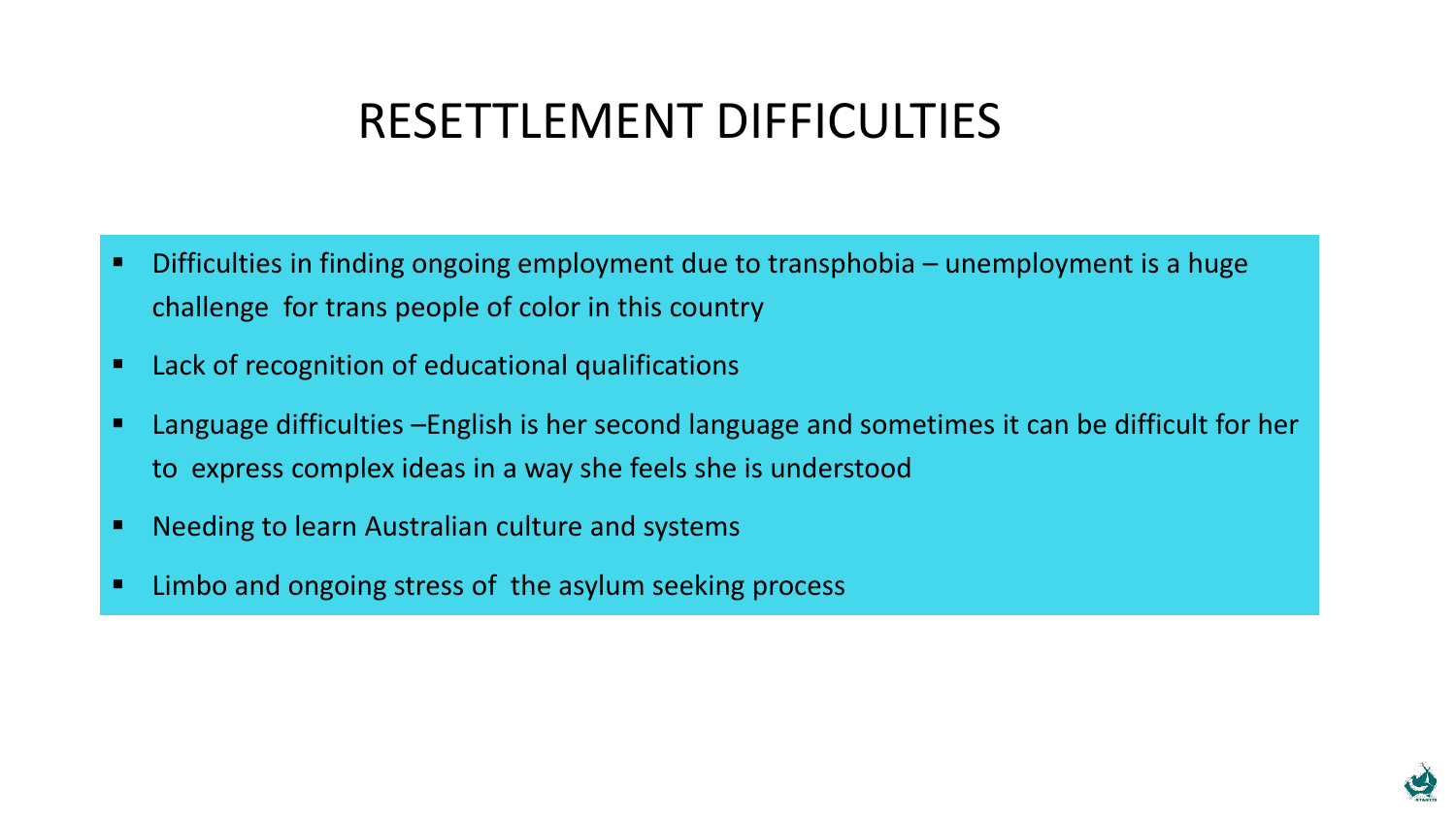#### RESETTLEMENT DIFFICULTIES

- **E** Difficulty finding permanent housing that is safe and comfortable and feels like home, including experiencing eviction, death of a house mate and rejection by family members if she has visible romantic engagements
- Conditional acceptance by family and community in Australia based on not coming out or being openly trans or queer
- Social withdrawal
- Covid 19 has increased social, financial and employment difficulties lack of access to services. more alone and excluded. "it brings more loneliness"

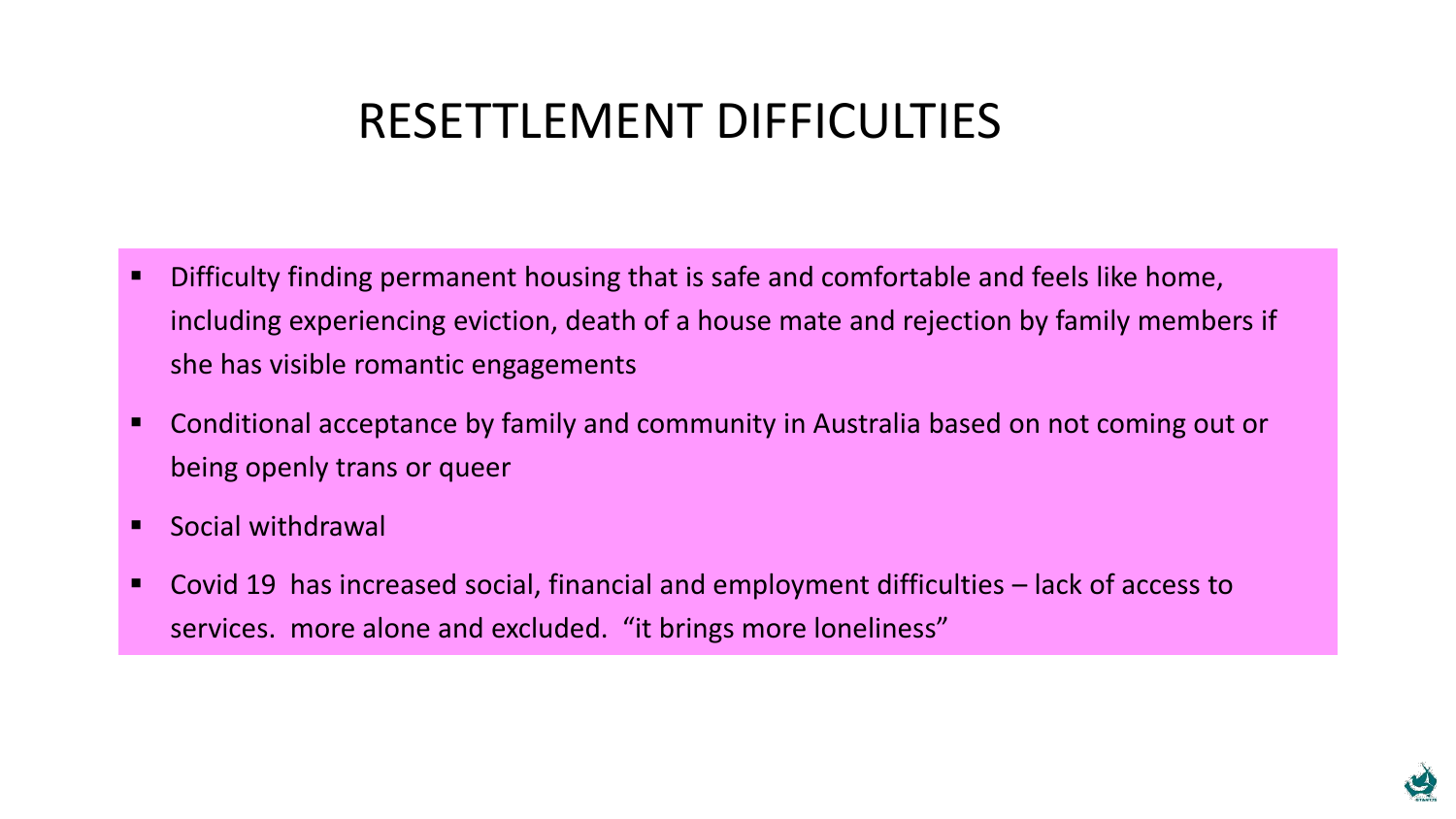## PRESENTING ISSUES

#### **Biological**

Sleep disturbances Low energy **Headaches** Stomach aches Access to HRT Access to PREP Hepatitis B Access to gender reaffirming procedures

#### **Psychological**

Low mood Anger & irritability Hopelessness Self-medication

#### **Social**

Wanting to combat Social isolation and withdrawal

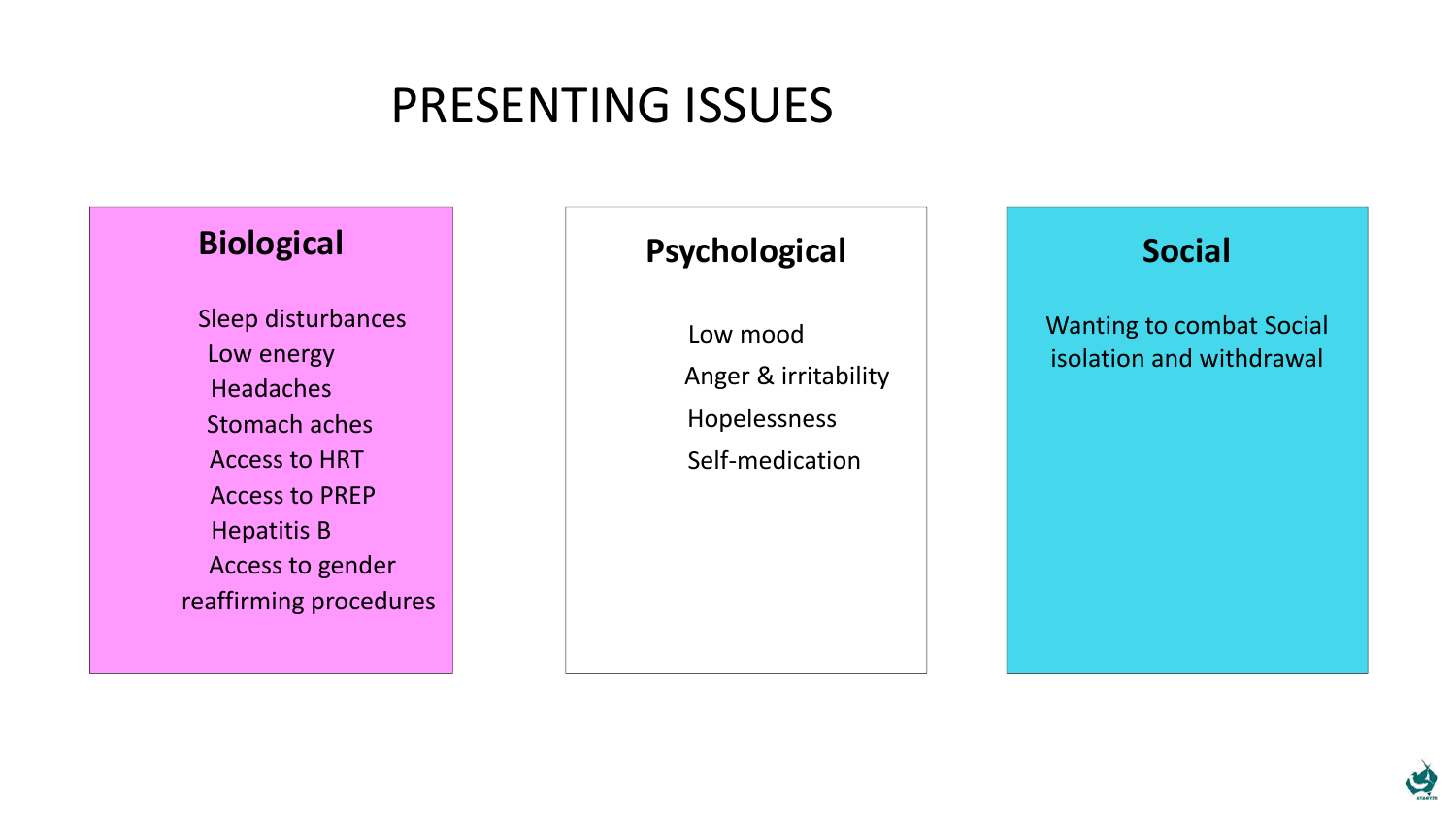## WORKING TOGETHER

- Good insight and judgement and good engagement
- Ability to share ideas and feelings
- **EXT** Strong commitment to social justice and community development
- Active listening skills and focus on positive outcomes
- Strong embodied presence
- "The way I see myself is I present according to the needs of the occasion dress code matters and I am not only representing myself but also my communities"
- Very generous is sharing her life experiences in order to create safer spaces and build understanding

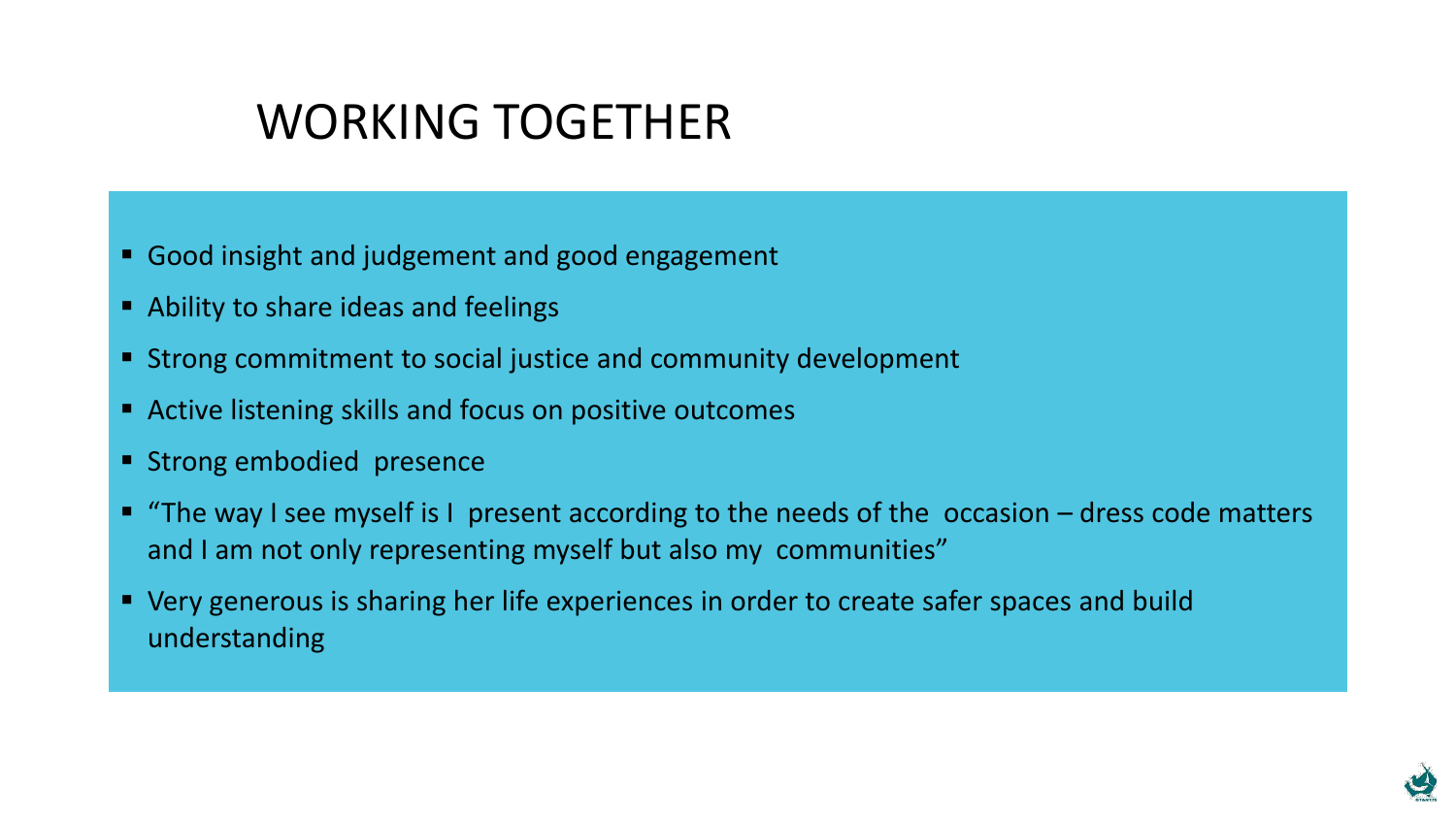#### ONGOING ISSUES

- Intrusion symptoms (anger management and working on conflict resolution)
- Prolonged psychological distress and marked physiological reaction when triggered
- Use of substances to self medicate
- **Persistent negative beliefs or expectations about oneself and the world**  $-$ **"I always question myself** Why am I going through all this – Why do all these things happen to me – What can I do about all these to become better in the future"

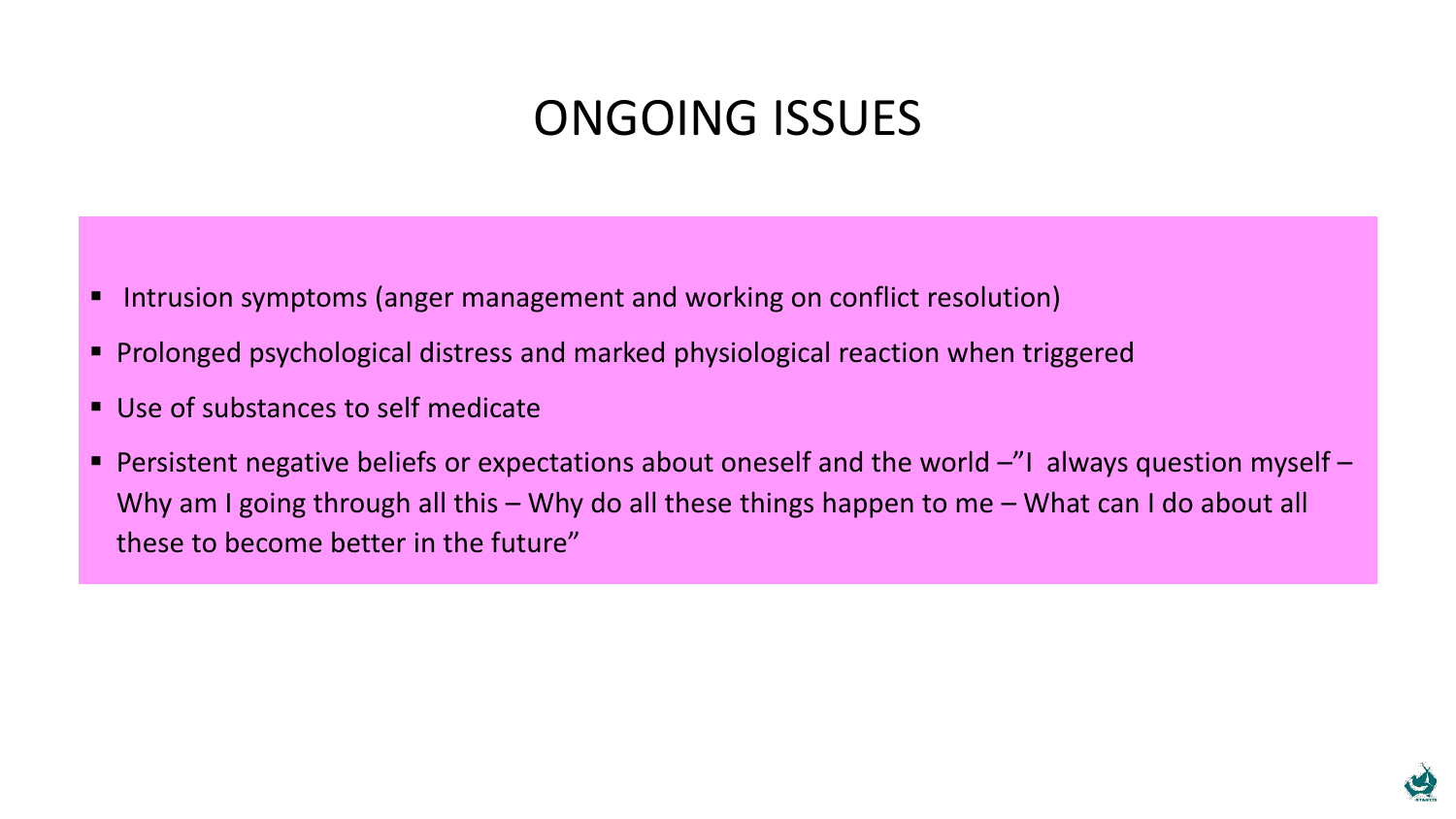#### OUR GOALS

■ Bring to light an alternate story of Crystal is and what she is capable of

- Empower Crystal to navigate systems and share her expertise
- Build safety and awareness of how to regulate moods and impact on others
- Conflict resolution skills

"

■ Practical support for employment and housing

"We must polish the shell to become a pearl "

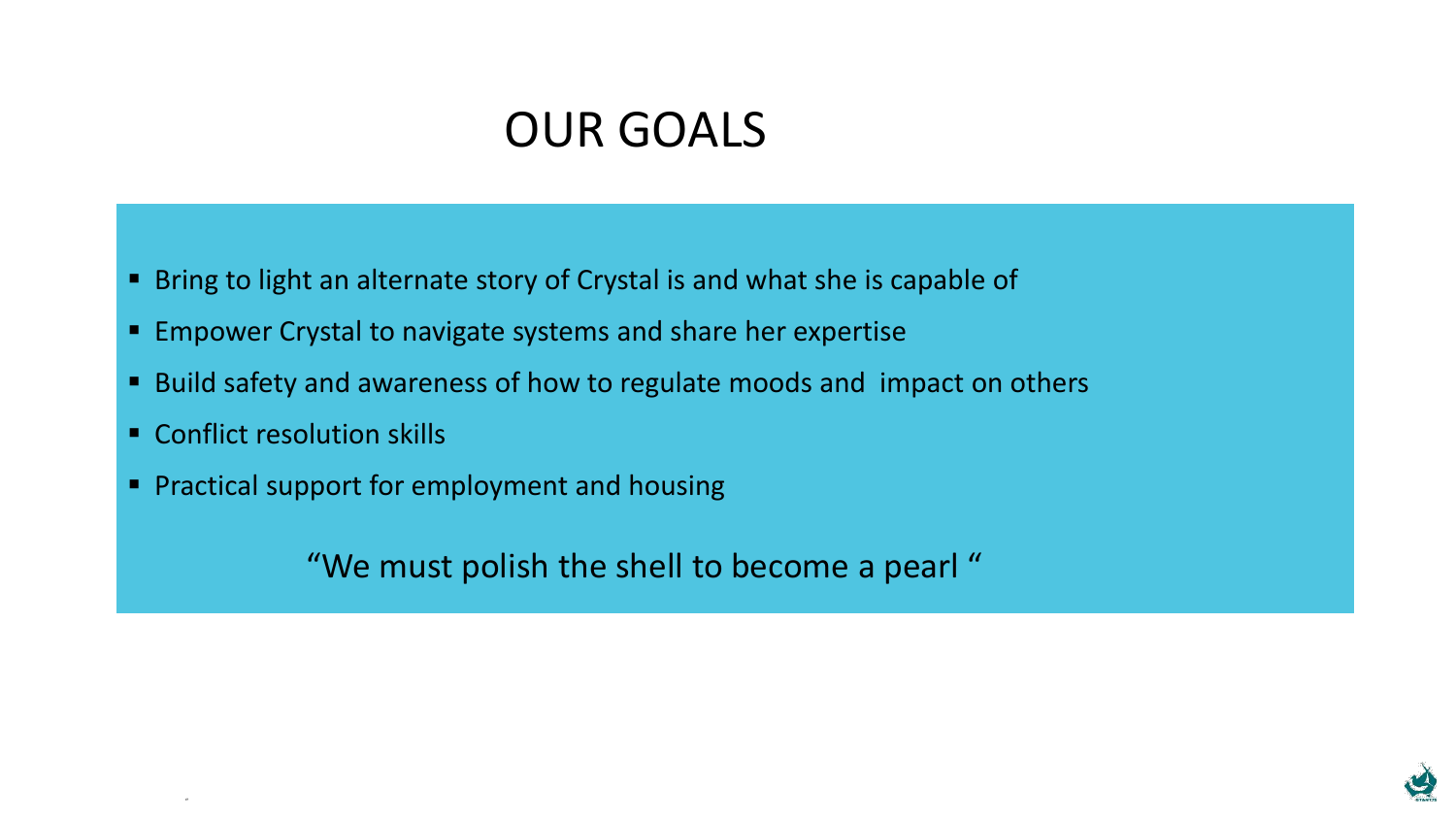#### INTERVENTION FRAMEWORKS

- Collective Narrative Approach focusing on individual empowerment and connections, strengthening the protective factors within herself and within community
- Our practice aims to reduce re-traumatisation recognise the role trauma plays in impacting daily life for people with LGBTIQA+ and refugee background's
- Integrating trauma-informed practices, provides the opportunity to mitigate the intrusive and negative impacts of their experiences
- Practices include but are not limited to fostering safe environments for Crystal to retell her life story and develop trustworthy and collaborative relationships.
- Prioritising of co-creation, collaboration and trust in provision of the project's outputs

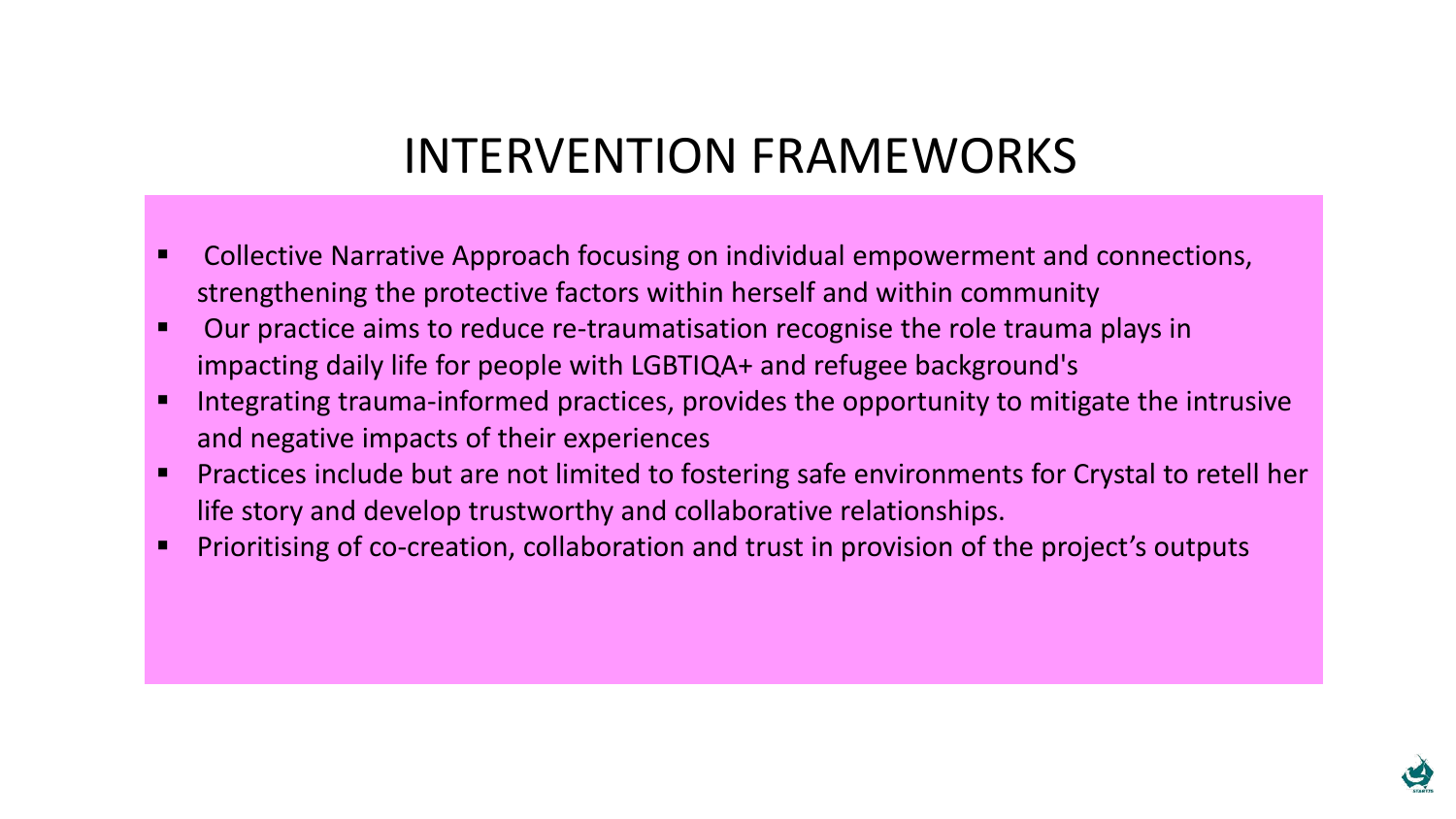#### INTERVENTIONS

- Her feelings are a realistic response to these conditions
- Acknowledegment that there will be times when all the best intentions in the world that a person may not be able to avoid reactions
- Non- judgmental responses
- Consistency and transparency in the way the service is provided
- Provision of training and skill building-- capacity building
- Grounding strategies breathing, progressive muscle relaxation, body activation, five senses
- Care not to re-traumatize
- Strengths based approach recognition of resilience and resistance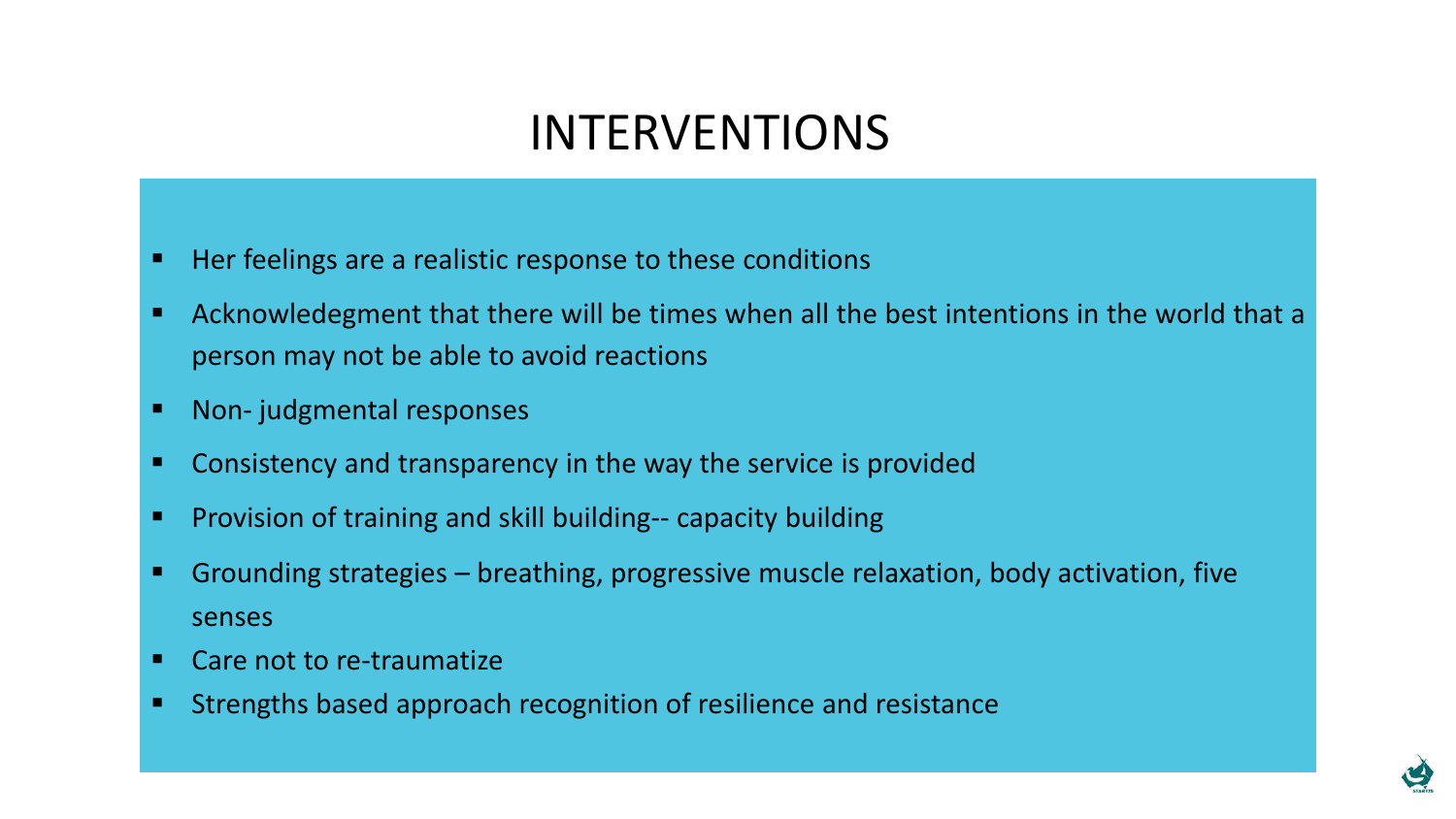# INTERVENTIONS

- Opportunity to build a preferred story through training, group facilitation opportunities, creation of meaning and leadership.
- Crystal has the absolute right over her own story we only talk about what she wants to talk about including in this presentation
- Focus on resisting the problem and shared values
- Acknowledgment of expertise in her own life
- Acknowledgment and deconstruction of social and political realities 'There is transphobia and racism, misogyny, homophobia and bi-phobia
- **<u>EXPR Prioritising of peer leadership and respect and acknowledgement of skills</u>**
- Case management, referral and support with immigration process
- Support with negotiating health system through the process of gender affirmation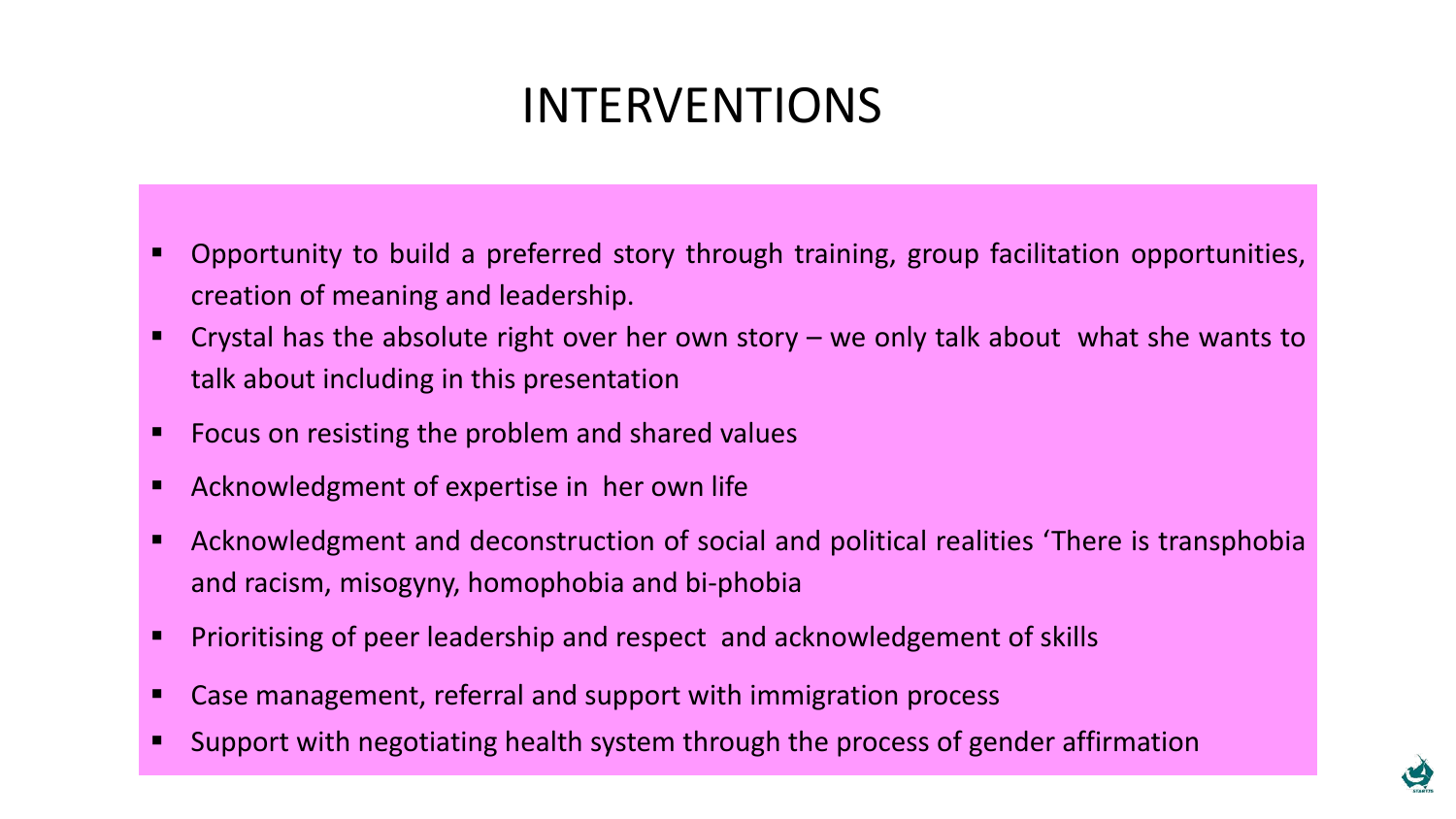#### WHAT'S BEEN IMPORTANT TO CRYSTAL

- "What I have learned here in Australia I would like to give back to the community
- Most importantly I know I can't stand alone and do it without the support of other people with lived expertise
- Even when I felt left out or angry I have been able to build friendships and to work together to create a group that watches my back
- My values include:
	- o compassion
	- o kindness
	- o strengthening community
	- o sharing energy and resources"

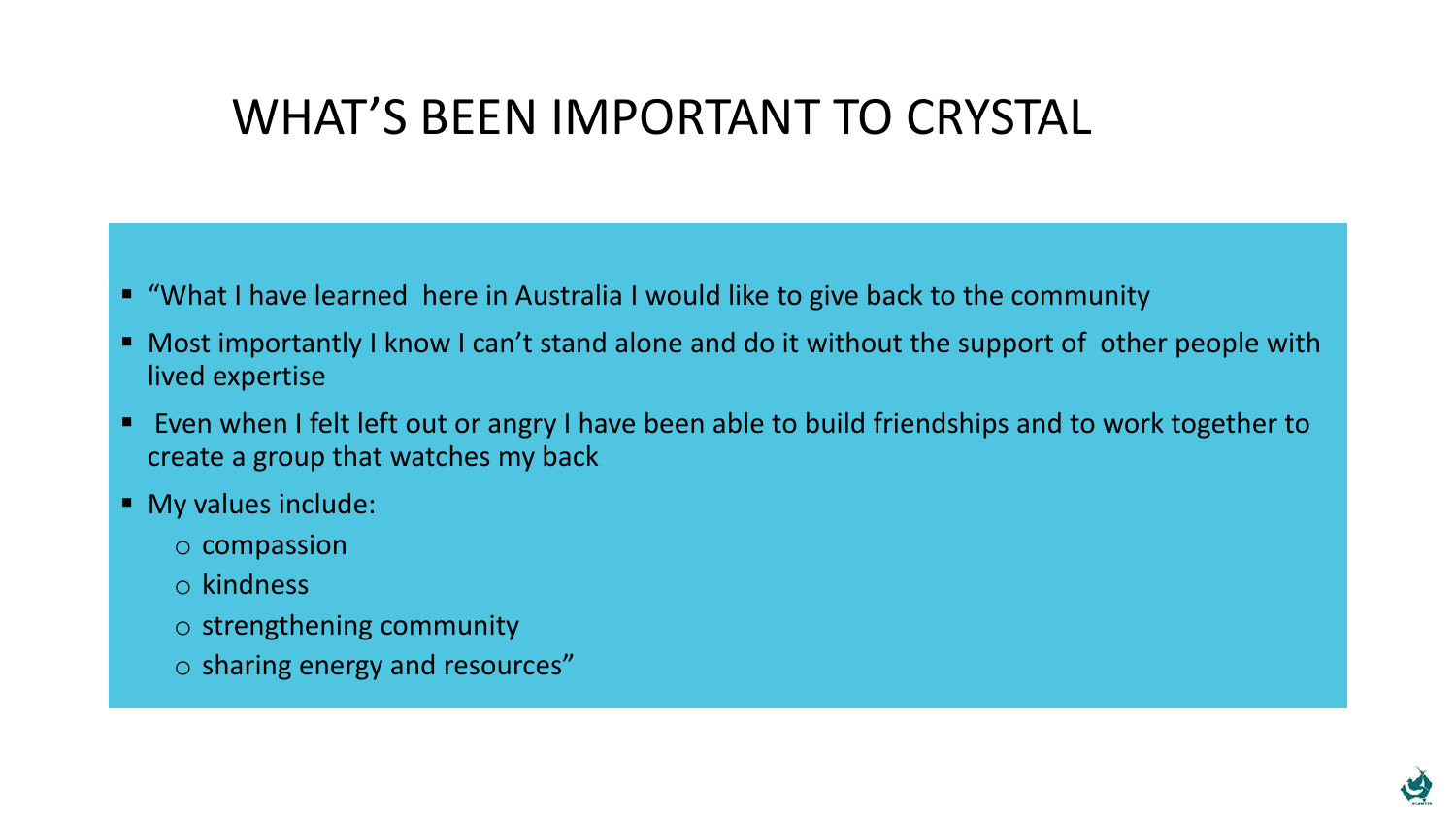#### OUTCOMES TO DATE

- "I used to be a person who got angry and had to get it out quickly- now I think about my impact on others and can manage this."
- Reduced levels of alcohol consumption and less frequent gambling
- Enhanced ability to stand up to her family and the stresses on community
- Building relationship with church members and community leaders in home country and in Australia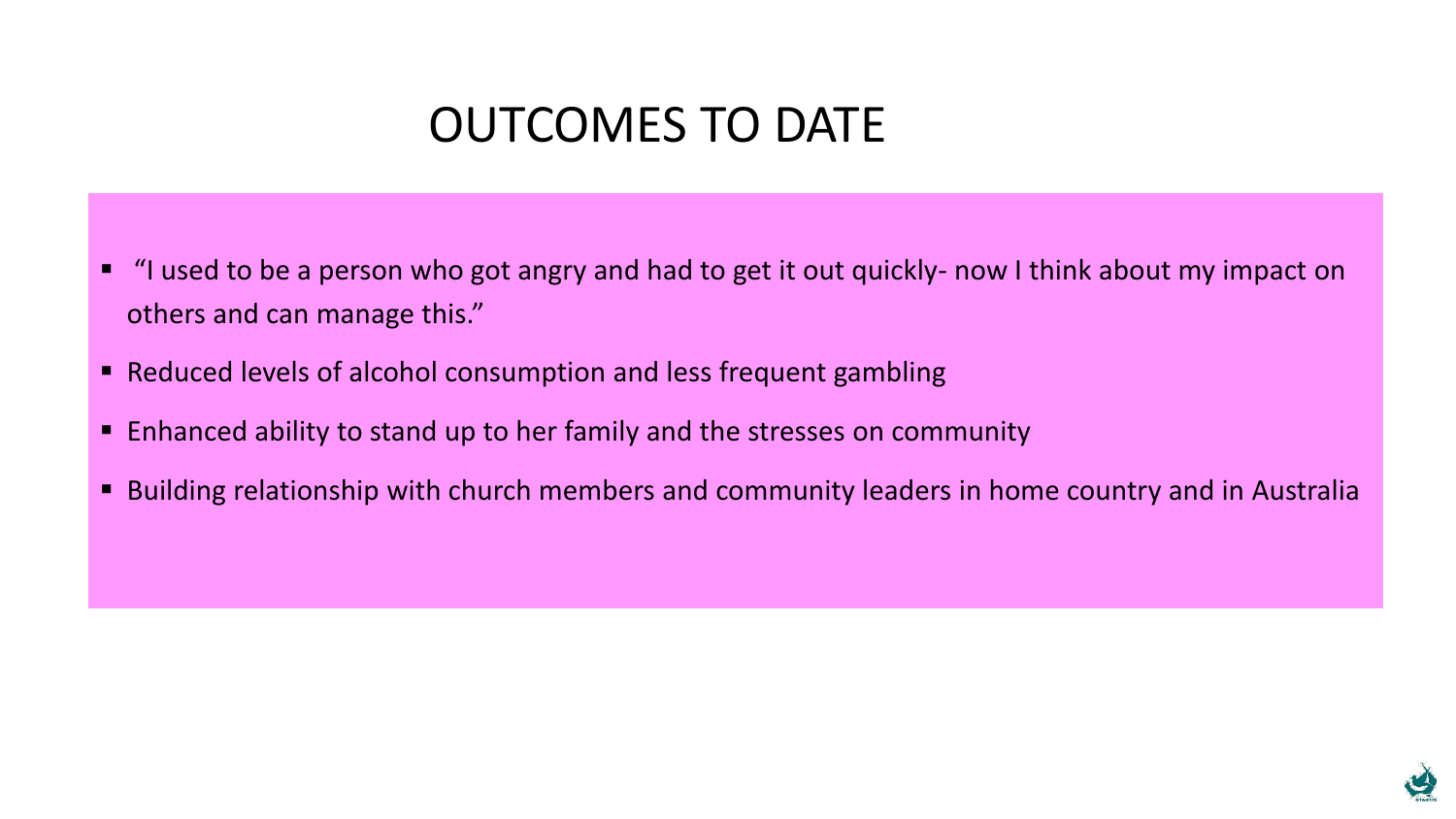#### OUTCOMES TO DATE

- Better engagement with the community and improved social contact
- Currently completing diploma in in community service
- Ongoing peer facilitation, delivery of training and group work
- In her spare time she is running a handicraft business which produces beautiful cultural objects that have been traditionally produced by cis women. "This work becomes accepted it shows that all women are recognised as equally valuable."

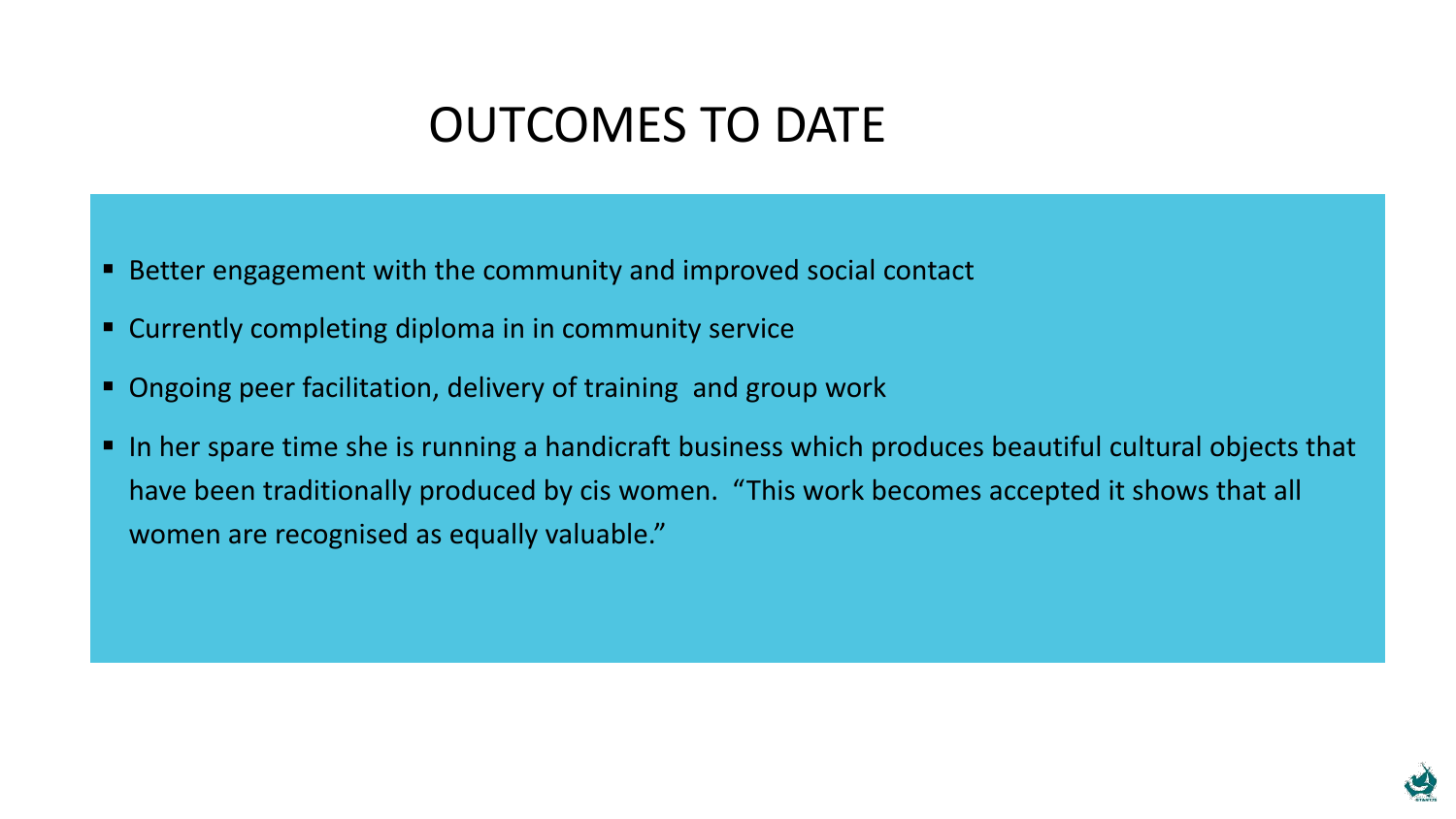## FUTURE GOALS

- To be recognised as a voice for LGBTIQA+ Pacific Islanders
- Continue to work with LGBTIQA+ people with refugee and asylum seeker backgrounds
- To manage moods and feelings without getting overwhelmed
- Full time employment
- To advocate for those who have experienced trauma
- **To empower trans people of color to be included and break the silence of being labeled and** excluded
- To overcome prejudice against trans people and people with diverse sexualities
- To love herself

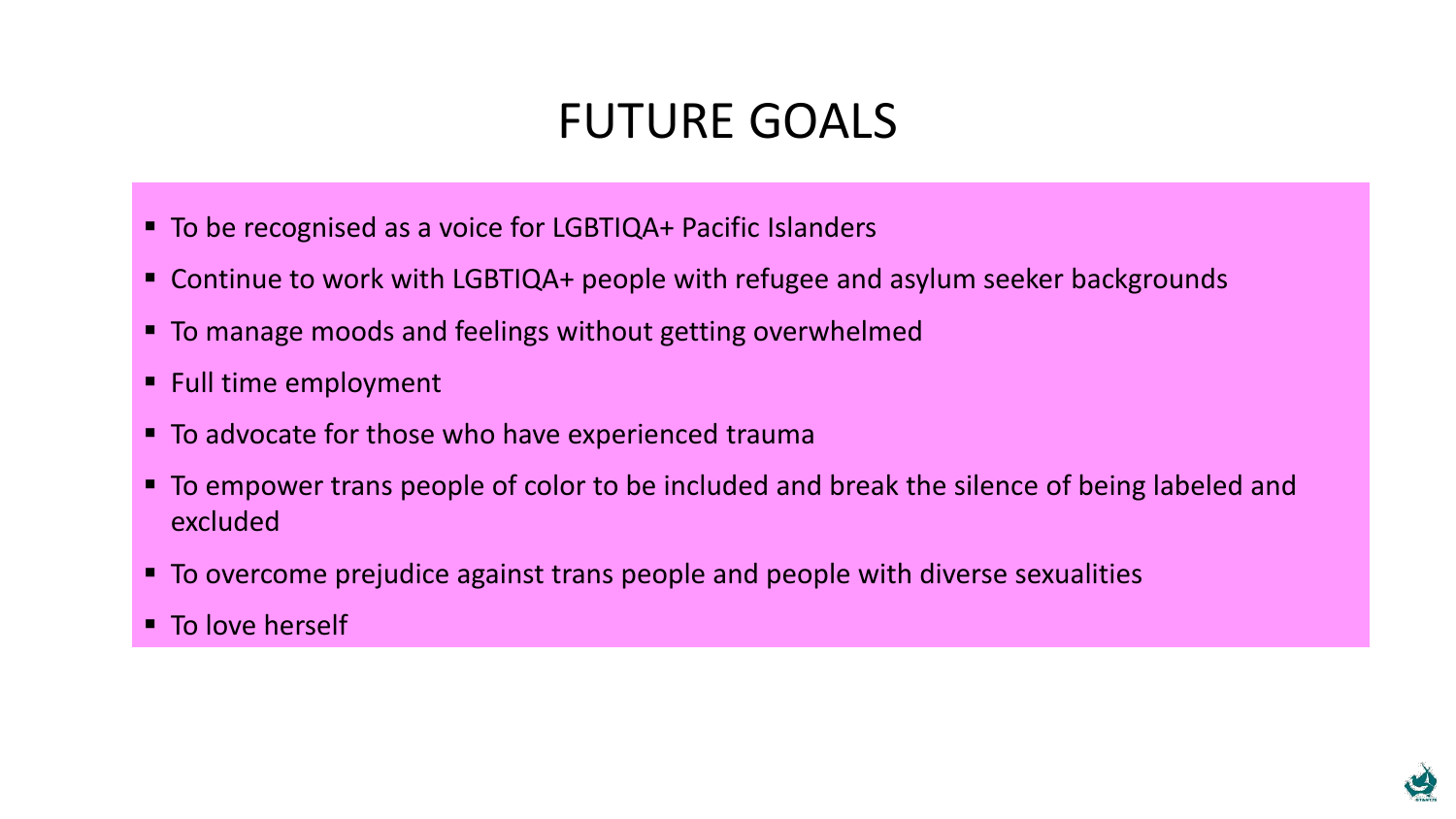# THE REEF OF TODAY IS THE ISLAND OF TOMORROW

**"I have overcome tsunamis and volcanoes in my life and I am still swimming towards the light. there are no individuals heroes. we can't stand alone. only together can we make a difference."**

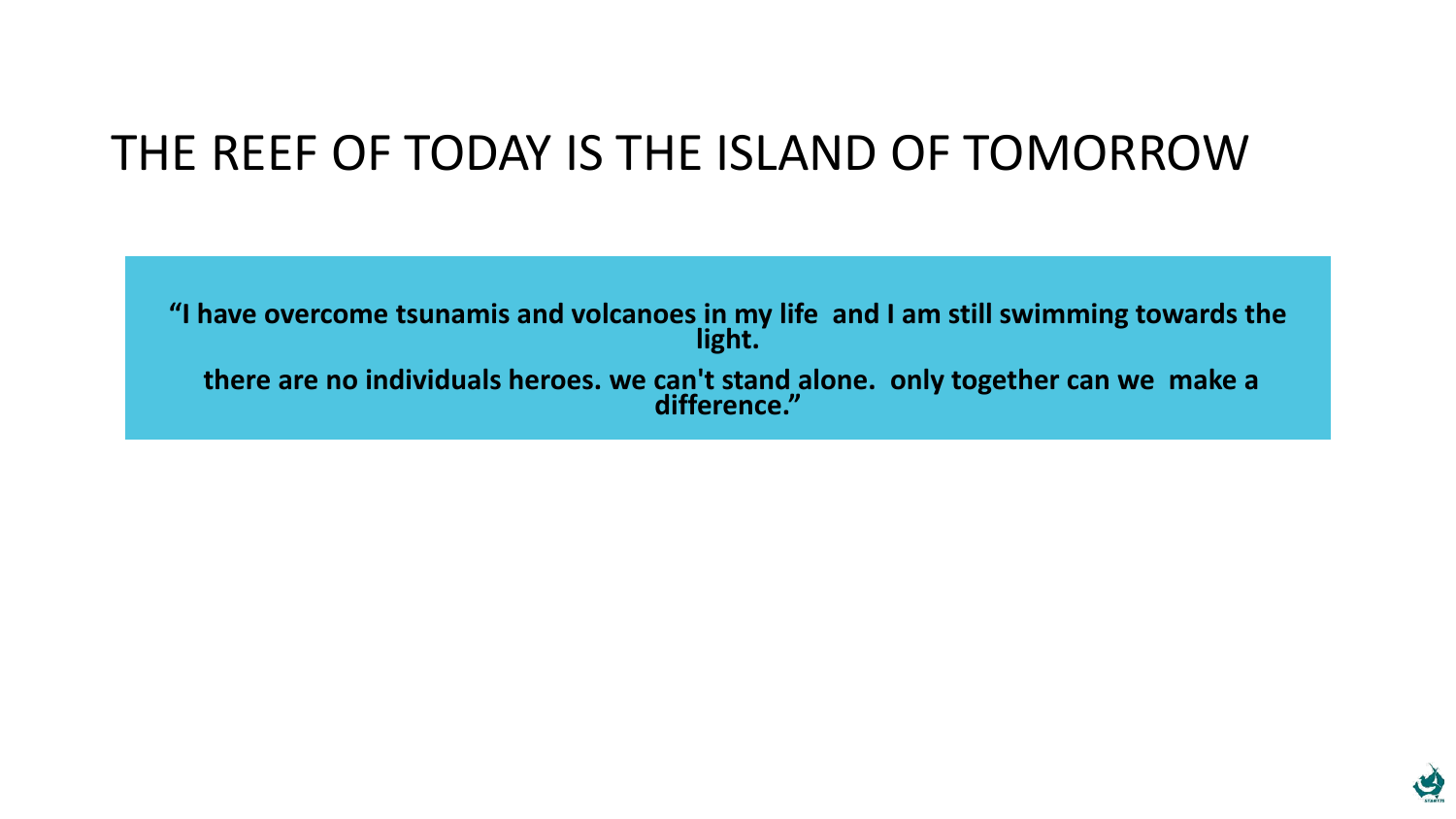Presented on behalf of STARTTS LGBTIQA+ team by: Heather Grace Jones Co-created with Crystal Brown [Heather.jones1@health.nsw.gov.au.](mailto:Heather.jones1@health.nsw.gov.au)

**STARTTS** 152-168 The Horsley Drive Carramar NSW (02) 9646 6700 www.startts.org.au stts-training@health.nsw.gov.au